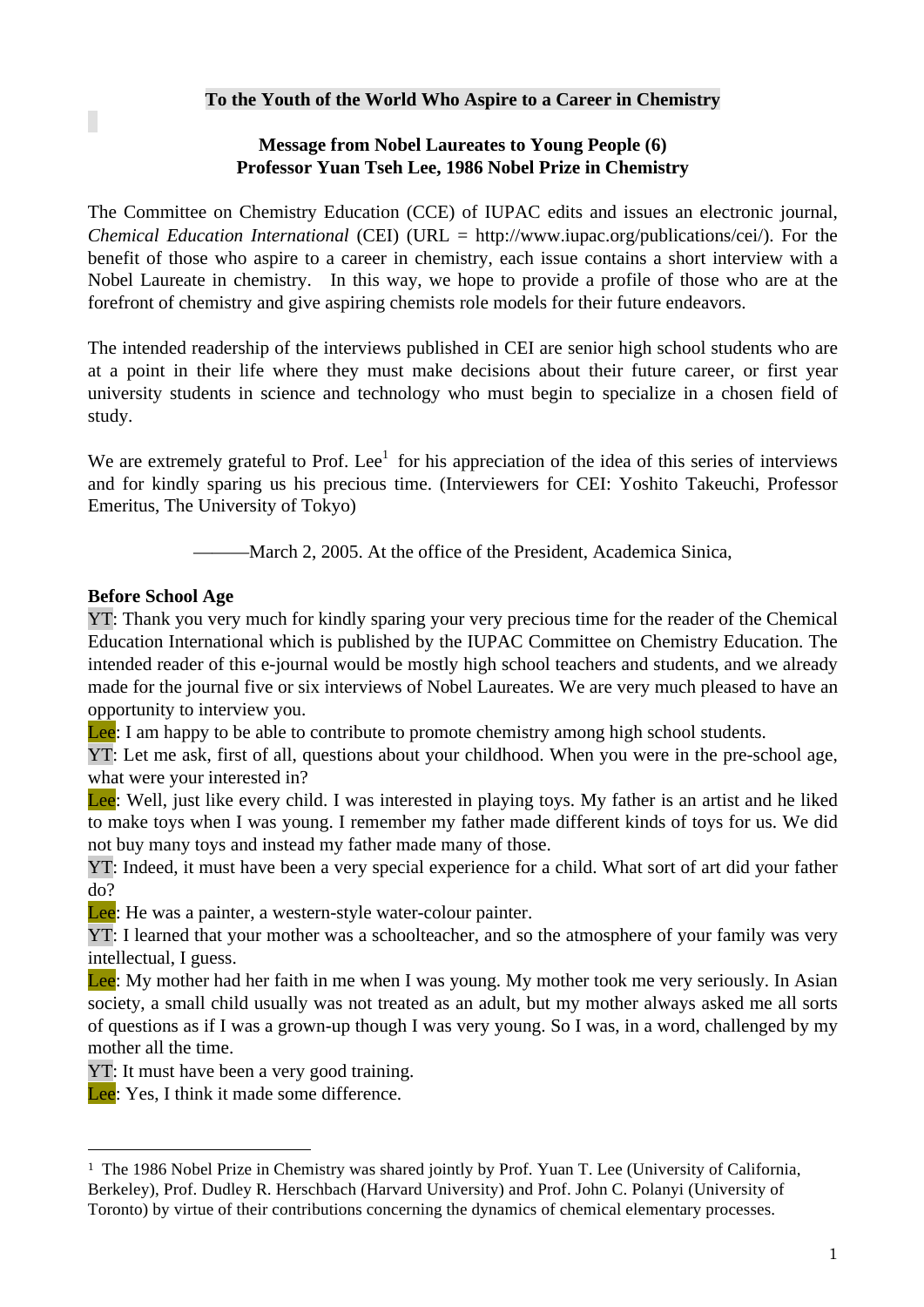

Prof. Y. T. Lee at his office in NTU

# **At Primary School**

YT: I also learned from your biography in the Noble Museum that you had a rather hard time during the  $2<sup>nd</sup>$  World War when you were in a primary school.

Lee: Yes. When I recall my school years, I remember that when I was in the first and second grades I could not attend school because of the bombing by the Allied Forces. We sheltered to the mountains or to the village for two years. Although I could not attend school, I learned all sort of things from Nature. The life of farmers and the change of the season were all good lessons. I myself grew vegetables, caught fish and also carried water from the foot of the mountain to the top.

YT: You did such a labor by yourself?

Lee: Indeed, it was when I was seven years old. I did lots of hard work, and later on I became physically very strong and mentally determined. During these two years, I learnt what life is really about from Nature. As far as these two years are concerned, I learned more from Nature than from school.

YT: Well, perhaps schoolteachers may be a bit depressed to hear that. Now let us proceed to your middle school age. I guess perhaps the situation will be more settled.

# **At Junior High School (Middle School)**

Lee: When I was in the middle school, I was interested in all sorts of things. I played tennis, ping pong and baseball, and I also joined in the brass band and in choirs. I also liked to read books. So, everyday I used my time very fully, and I had a wonderful and very active life.

YT: so, your junior high school life was very fruitful.

Lee: Furthermore, I had a very interesting experience when I was a  $3<sup>rd</sup>$  year student. My class teacher came to me one day and he said, "Mr. Lee, you are very good at natural sciences, especially physics and chemistry. All of your classmates want to go into senior high schools through the entrance examination. Why do not you organize a class, and teach physics and chemistry to them?" I was very happy to hear that because my parents were schoolteachers. I learned how to teach and love to teach when I was very young. I took this responsibility enthusiastically, and spent lots of time for preparation. I had to borrow many books on physics from the library and from my cousin who was attending National Taiwan University (NTU). Consequently I read many, many books of physics and wrote the lecture note and some questions and gave these to classmates.

YT: It was surprising since you were only a junior high school boy!

Lee: Yes, that is right.

YT: Does this mean that in junior high schools there were classes of physics, chemistry and other science subjects?

Lee: The subject was called in Chinese characters *rika* meaning sciences. It was a combination of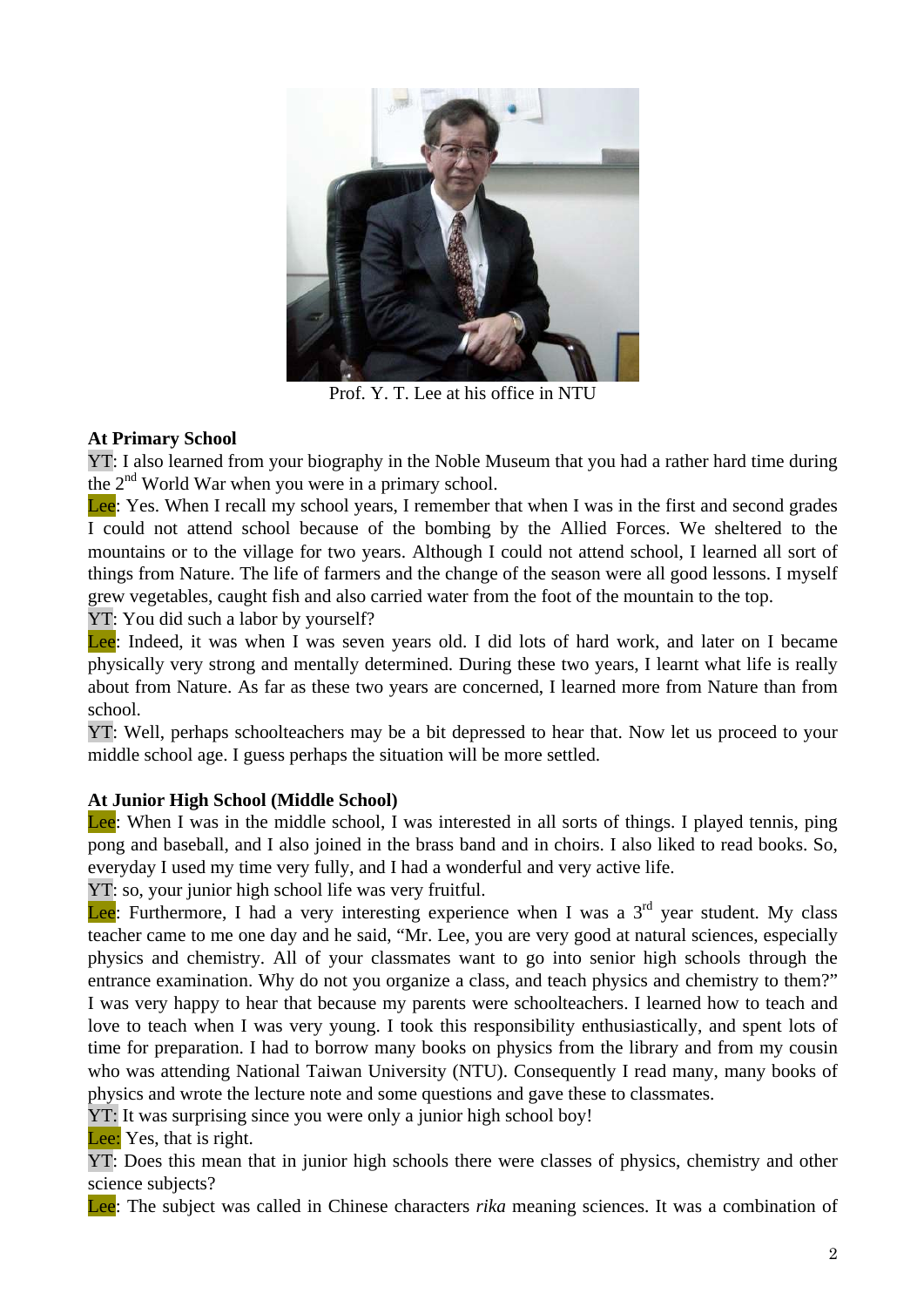physics and chemistry. It was so interesting to me and I became so enthusiastic in writing the lecture notes for my classmates and in reading many, many books. One day my cousin came back from NTU and looked at my lecture notes. He said, "Lee, what are you doing?" I said, "I am preparing some lecture note for my classmates". He looked at me and said, "It is too difficult! Even senior high school students will not learn such a difficult problem."

YT: I just wonder if you still keep these lecture notes.

Lee: No. When I went to the States, all these things were gone.

YT: Well, your story reminded me of the famous notebooks by Michael Faraday.

Lee: So when I became a first year student of the senior high school, my elder sister was in nineth grade and was preparing for the entrance examination for the university. One day when my cousin came back again, my sister asked him, "I have a difficult physics problem. Could you solve it for me?" My cousin looked at me and said "Oh, your younger brother can do it easily." My cousin gave it to me and I looked at it to find it was very simple. I solved it for my elder sister, and she was not too happy about it!

YT: That is a very interesting story. She must be very proud of you, I guess.

Lee: Well, she was certainly proud of me, but on the other hand she felt a little awkward to find that a problem the elder sister could not solve was solved by her younger brother. She could not be very happy. At the same time I really learnt one lesson. Teaching somebody is better than taking classes. By being a teacher you learn more than by being a student.

YT: No youngsters could do such a good job, however. You must have been very, very excellent. Otherwise your teacher would not ask you such a big job.

Lee: Well, it may be true. I have been doing quite well in mathematics, physics, chemistry and these areas.

YT: And how your lecturers were effective in examination of your classmates?

Lee: Well, in Hsinchu high school in which I entered was attracting students from three counties, Hsinchu, Taoyuan and Miaoli counties. Hsinchu High school admitted only 100 students a year. So the competition was very keen. My lecture notes probably did some good effect because most of my classmate were admitted to senior high school.

YT: So, at the age of 15, you were already a professor!

Lee: Yes (laugh).

### **At Senior High School (High School)**

YT: You and your schoolmates entered Hsinchu high school. How were your high school days?

Lee: The high school days were very interesting. When I entered high school, I maintained my life-style; playing sports and music, reading many novels, biographies of scientists, books of social sciences and then I also did homework. Occasionally the biology teacher would ask me to draw a large cut out view of the ears for class room uses; sometime he wanted me to draw an anatomy of the fish.

 He asked me to take a very small photograph of ears, a small photograph of fish in colour, and draw all those kinds of things into a large wall hanging pictures. Very often I worked until 2 O'clock or 3 O'clock in the morning, but I wake up early in the morning to go to school, and finally I became ill. The doctor said, "You have to stay home for one month, and do not attend school. You are exhausted". He said, "You did not have enough sleep, you are just simply exhausted.

 He told me that I must change my way of life. Everyday I was painfully lying in bed; keep on thinking about "what is the meaning of life? If I continue this way, what will I be at the end of my life? What I will learn from the school spending all those years and what I shall be able to obtain from life?" So I kept thinking these questions for an entire month, and at the end of that month, when I returned to school, I became an entirely different person.

 I learned that life is very precious, life is limited and so you have to work hard to have a meaningful life. I made up my mind to become a scientist and do something useful for the society.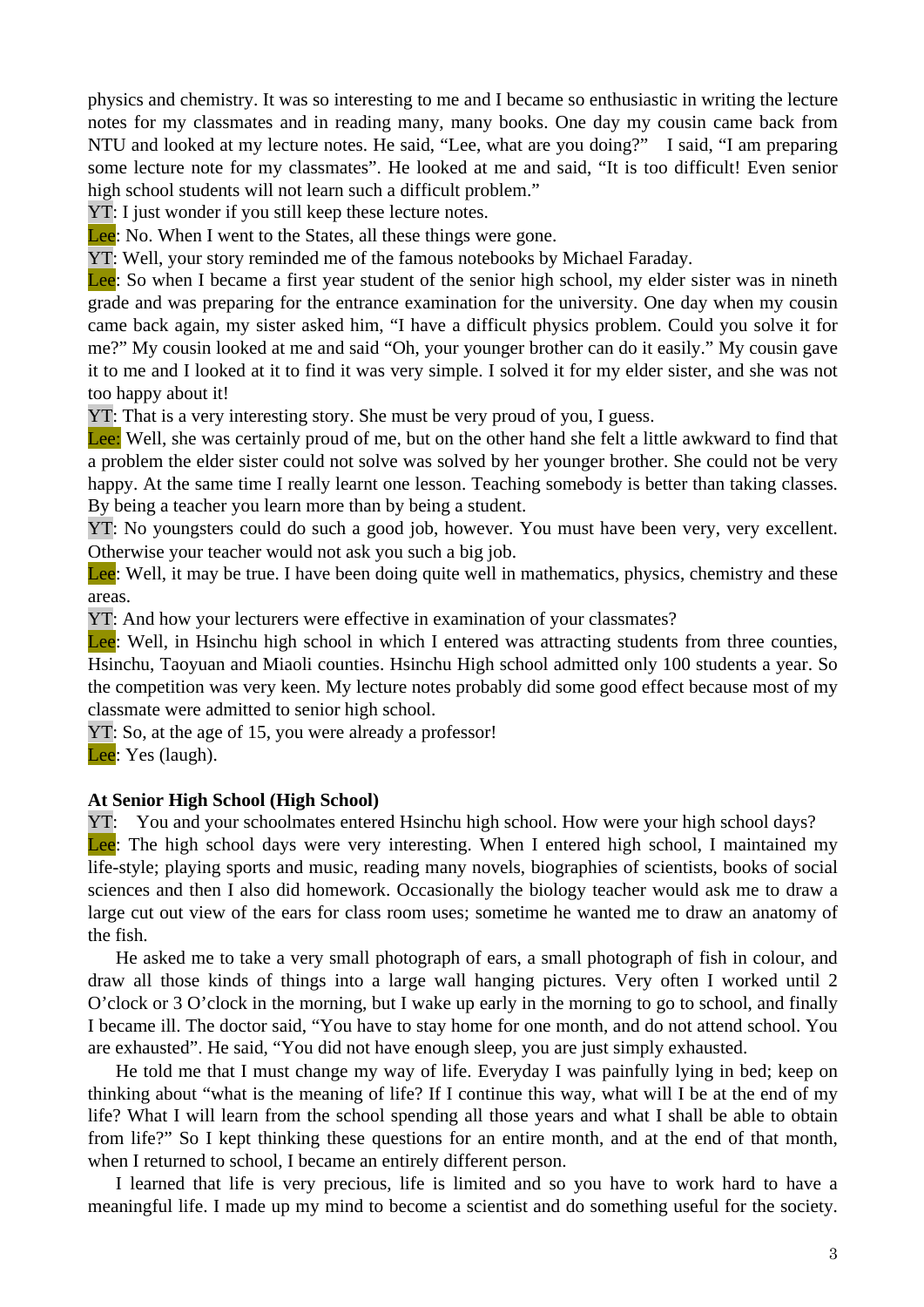That was my first wish. The second wish was that I should find many friends who have the same lofty idealism to transform a very nonideal society to a fair and equitable one. That was the conclusion I obtained when I recovered from illness after one month. When I started to go to school again, I stopped doing competitive sports anymore and also gave up the brass band. In a word, I decided to become a scholar, to be a scientist and to be a philosopher. But, more importantly I determined to be the master of my own. Control my own destiny and not to be bound by the prevailing conditions of the society at that time. It was the time when I started to learn things very seriously.

YT: So you began to study in a more concentrated way and this happened when you were first year in senior high school at the age of 15.

Lee: It was really the turning point of my life. Before that time, I just flew with the current but that illness really woke me up.

YT: Perhaps in a word, you found yourself.

Lee: Indeed, I found myself and started to try to have a meaningful life. I am not a selfish person, and I never wanted to become famous or anything. I wanted to become useful and I also wanted to transform the society to make it better and those are my goals.

 In high school days, we have many good teachers and my chemistry teacher was especially interesting. He was a Christian, and he always wanted us to go to church, always saying, "If you have time, you should go to church on weekends. But people in Taiwan do not." When we were children, first we worshiped Japanese God of Shinto, and after the  $2<sup>nd</sup>$  World War my mother went to both temples of Buddhism and temples of local protector.

 When my chemistry teacher said, "You have to believe in God because there are many mysterious things in the world. There must be super-natural forces and that is the evidence of the existence of God." So we kept on asking him, saying, "Give us an evidence for the existence of God." He gave a very good example, saying, "Look, in the last lecture I mentioned an oxygen atom will accept two electrons to form  $O^2$ . Sodium will give one electron to form Na<sup>+</sup>. There is a compound called  $Fe<sub>3</sub>O<sub>4</sub>$ . You can find this compound in nature as protective coating of iron." He added, "O4 means 4 oxygen atoms, and each will accept 2 electrons, so altogether 8 electrons. Then these 8 electrons came from 3 irons, Fe<sub>3</sub>. So every iron atom gave 8/3 electron." He continued, "In the last lecture, I clearly demonstrated that electron could not be divided. An electron should transfer as a unit, while in  $Fe<sub>3</sub>O<sub>4</sub>$  every iron has a charge of 8/3 and that is the mystery and that is the proof of the existence of God".

 That was a really surprising challenge, and I went to the library with my classmates and started to dig into the books about compounds and materials, and finally we found out  $Fe<sub>3</sub>O<sub>4</sub>$  is one-to-one composite of FeO and Fe<sub>2</sub>O<sub>3</sub>. So we went to the teacher and said, "There is no God. Fe<sub>3</sub>O<sub>4</sub> is one-to-one compound of FeO and Fe<sub>2</sub>O<sub>3</sub>." Fe in FeO give up two electrons and Fe in Fe<sub>2</sub>O<sub>3</sub> give up 3 electrons. So my teacher never convinced us the existence of God although he gave us various challenges

He was also a teacher of a class called "production training".

YT: What does the production training mean?

Lee: It means to produce something useful to the society.

So he started teaching us how to make lemonade, and to synthesis soap, perfumes and also some creams for your facial skin. We really enjoyed those laboratory works and prepared something useful. At Chinese lunar New Year, we prepared in the kitchen some banana fragrance, ethyl acetates, and gave these to mother and she put it into the cake!

YT: Wonderful! Were these activities a part of school curriculum?

Lee: Yes, it is a part of school curriculum, but not of chemistry, but of production training.

YT: But in production training curriculum, how you could do some chemistry?

Lee: Chemistry class had its own laboratory, and acid-base titration and all those kinds of standard ones could be done there. These were theoretically interesting aspect of chemistry, but such as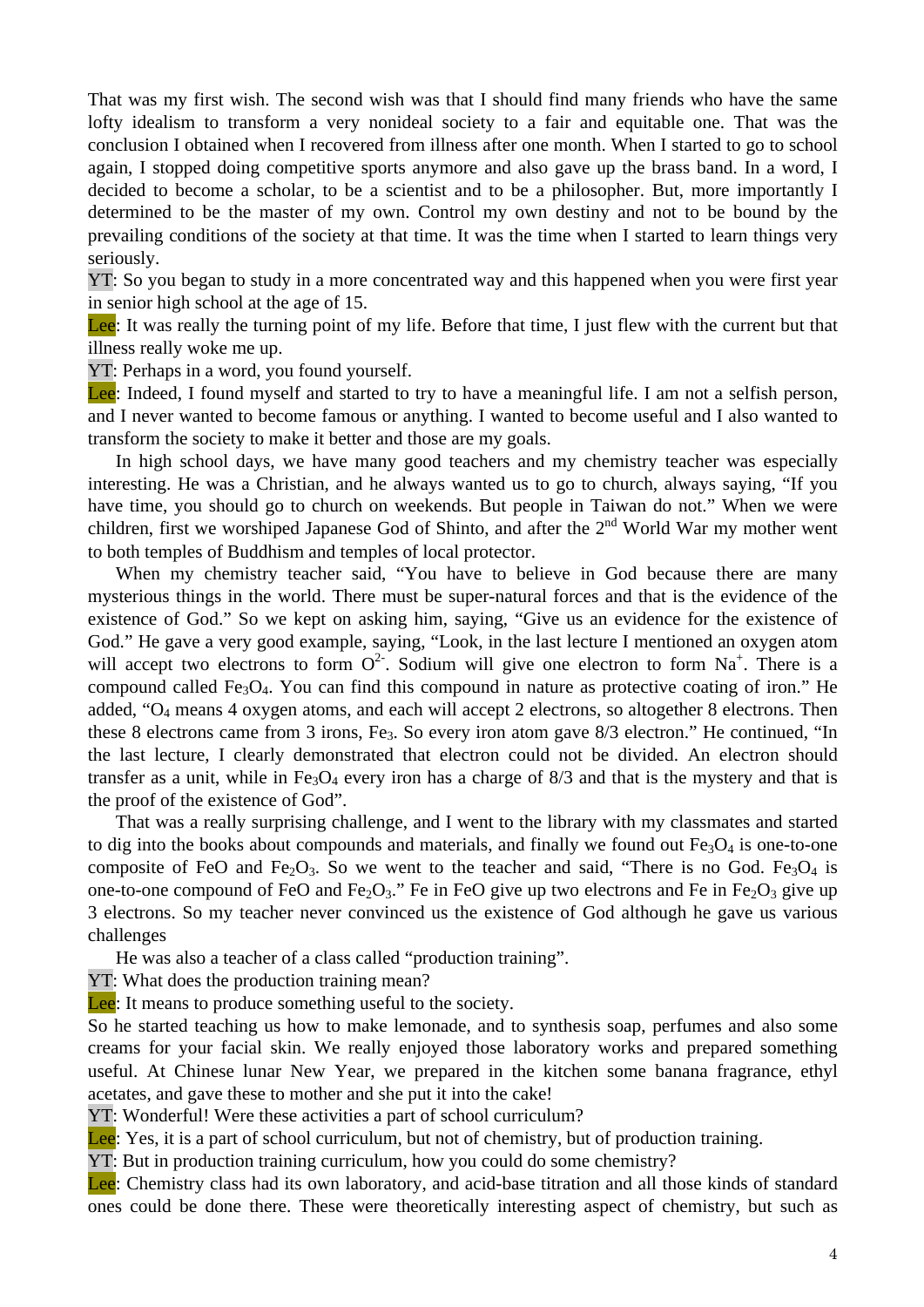making fragrance, some flavour, soap or facial creams were not so interesting in fundamental understanding of chemical principles, but it is lots of fun.

YT: So your teacher was very characteristic, and he seemed to have some philosophy in teaching.

Lee: Indeed. I like to add that at that time I read many, many books. One book which really influenced me a lot is the biography of Madame Curie. I read books like Gandhi and Einstein and many books about scientists because I was quite determined to become a scientist. But the biography of Madame Curie written by her daughter $*^2$  really motivated me quite a lot because in that book I perceived a picture of a hard-working chemist who enjoyed the excitement of the discovery.



Photo: Top pages of "Madame Curie" , the Japanese version

Not only that, she was a very idealistic person. During the  $1<sup>st</sup>$  World War, she was driving an ambulance, trying to help wounded soldiers. Later when people asked her, "Why didn't you patent all your discoveries? If you were to do so, you would be as rich as Edison". But she always said "Knowledge obtained through scientific research should belong to all human beings, and scientists should not keep these findings for themselves."

 When I read her biography, I thought "Gee, be a scientist, life could be so beautiful and could be very idealistic and through hard-work, you can enjoy the excitement of the discovery." So I decided to be a scientist. So Madame Curie did influence me a lot.

YT: So you would say Madame Curie is the person who gave you the greatest influence.

Lee: Right, I would say so. Although I read the biography of many great scientists, her way of life as a human being was so admirable. I felt that by being a scientist, one could have a beautiful life.

YT: Did you read the biography in Chinese or in English?

Lee: In Japanese! Actually, the fact that I could read Japanese was a tremendous help for me. After the  $2<sup>nd</sup>$  World War, the publication in Taiwan was very limited as compared to that in Japan. After the War, publishing in Japan became flourished, and I could read many books in Japanese.

 Especially, books published by *Iwanami Shoten* (publisher). I read many of *Iwanami Shinsho* (a series of compact books). Before I went to the United States, I read Leo Hubermin<sup>3</sup>'s We, the *People the History of American People*. At that time I really learn a quite a bit in the magazine called *Sekai* (*the World*). It was a bit left-inclined look and a little bit more difficult for a high school student but I read almost everything there.

YT: Most Japanese high school student would not read *Sekai* thoroughly.

 $\frac{1}{2}$  The original version of "Madame Curie" by Ève Curie was published in 1938. The 1<sup>st</sup> Japanese version was published in the same year.

<sup>3</sup> Leo Huberman (1903-1968) was an American socialist who in 1949 founded and co-edited *Monthly Review* with Paul Sweezy.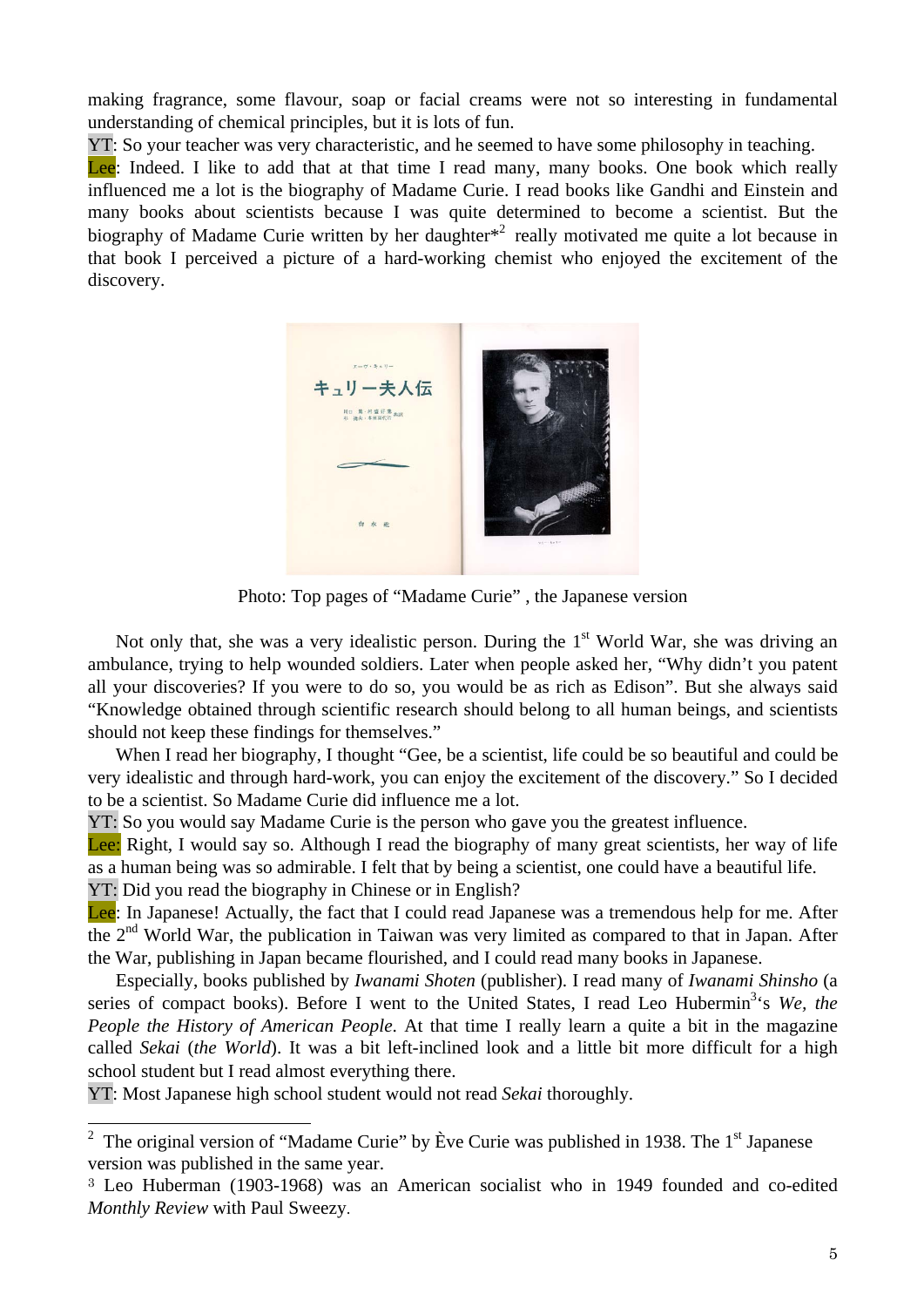Lee: Yeah, when I mention that to many Japanese friends, they said "Well, you must be quite mature to read that journal in high school age".

YT: Yes, I think so.

Lee: Some of the article I read I still remember quite well when I just entered the university. Adlai

Stevenson<sup>4</sup> was running for the Presidency in U.S. and he wrote an article about foreign policies, especially on South East Asia. I was immensely impressed to learn that somebody in America really understood what was happening in Asia. He was not elected though.

## **At the University (NTU)**

-

YT: I read that you need not receive any entrance examination when you entered National Taiwan University.

Lee: My grade was good enough so that I was sent to NTU without any examination. Furthermore, I could choose any Department I wanted.

YT: I see, and in the system of Taiwan, the students should choose a department when you apply for the university?

Lee: Yes it was. When I was in high school, my father put some pressure on me, expecting me to be a medical doctor. He was an artist and a teacher. He always complained that he had some financial difficulty in bring up eight children.

 So he wanted me to become a medical doctor who could make more money but I did not want to. I said, "No, I am not interested in the medical doctor." When I talked to my teacher, my teacher, Mr. Peng, said "Well, maybe you can make a compromise. You could tell your father that you wanted to go to the School of Engineering. Then maybe you go to the Chemical Engineering Department, and then after one year, you can convince your father to agree your transfer to chemistry." He suggested me to convince my father that I will go to a department that will make a better living than as a scholar in chemistry department."

 He added, "You have one year time to convince your father if you want to become a chemist." I followed his advice and I chose Department of Chemical Engineering of NTU. So I became a chemical engineering student for one year, but I knew in one year I would convince my father and transfer to the Department of Chemistry.

YT: So, you started as an engineering student. Was there much difference in the curriculum of the chemistry department and those of the chemical engineering department..?

Lee: Not too much as far as the first year was concerned. All first year student of both chemistry and chemical engineering studied together general chemistry. The same was true for physics and many other courses. There was one exception. Chemical engineer students had to take one more course called projection geometry. It turned out to be quite useful when you will become a designer to design many instruments.

YT: I see, and after one year, could you convince your father?

Lee: Yes, I did. My father kept on asking me, "As a chemist, could you make a good living?" So I promised my father to become a good chemist who can make a good living. I added, "I shall be happier if I can be a chemist." My father finally agreed because my happiness was certainly very important to him.

YT: Now let me ask you a somewhat impolite question; the financial situation of university students at that time.

Lee: Not very good, but universities were essentially free in a sense. You only pay expenses for staying in dormitory and for food. So the expense was not too large. At that time, I often went out to teach high school students at night time couple of times a week who wanted to enter good

<sup>&</sup>lt;sup>4</sup> Adlai Stevenson (1900-1965). American politician and presidential candidate in the 1956 election and was defeated by D. E. Eisenhower.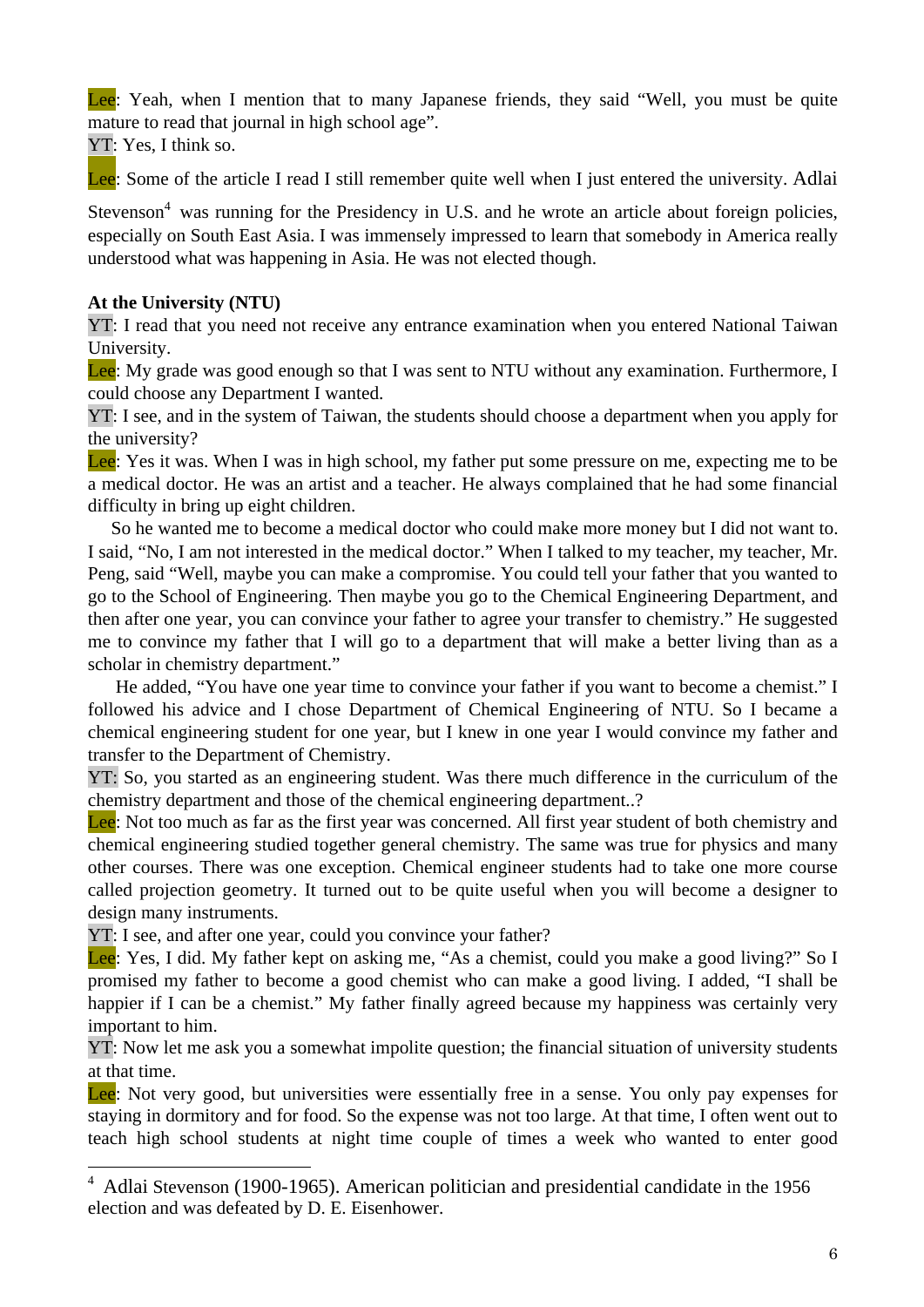universities.

1

YT: Oh, this is private tutor! That is even now popular in Japan, too.

Lee: If I go out to teach about three times a week, 2 hours in each session, I make more than enough money to support myself. I did these private tutorials for several years.

YT: Now, when you have to decide your specialty in chemistry? Is it at the third year or the fourth year?

Lee: No, much earlier. In the first year, the courses taken were the same for all students, but from the second year we had to specialize some subject, for example, analytical chemistry.

YT: Your supervisor was, I understand, Professor Cheng, and you did some analytical work.

Lee: Yes, indeed. What I did was separation of strontium and barium by electrophoresis. At that time, as you know, the death-ashes from Bikini Atoll were to be analyzed. Professor Shiokawa (then Shizuoka University) made the analysis of the death-ashes. He was the person who found out that the radioactivity came from the H-bomb experiment. Professor Shiokawa became quiet famous at that time.

YT: Nearly half a century has passed since the tragedy of tuna boat Lucky Dragon<sup>5</sup>.

Lee: Anyway Prof. Cheng told me it was necessary to identify a trace amount of strontium and barium in a very short time and added, "If you use the conventional method of separation by precipitation, it would not be easy because the properties of strontium and barium are so similar." YT: Indeed, that the difficulty Hahn and Meitner met.

Lee: So he suggested me to use electrophoresis and see the mobility differences. However, no matter how hard I tried, I could not separate strontium and barium. They always moved together. One day I was reading Soko's *Nonaqueous Chemistry* and found that chemists were using ammonia or other solvents to do the chemistry of this kind. So I started using organic molecules as solvents. Of course strontium and barium is ionic, so I had to choose polar solvents. I started with alcohol. None of methanol, ethanol and propanol did work very well. One day I tried isopropyl alcohol and amazingly, strontium and barium were separated cleanly. I did not understand why but the separation was very clear, and Professor. Cheng was very excited and very happy.

YT: Certainly he should be very pleased and be proud of you.



Photo: Prof. Lee talked on his young age.

Lee: So he thought this young kid did something good, and he wanted to treat me for a dinner. He ordered a bowl of noodle and gave me a can of beer. I was so thirsty that I gobbled us the beer in no time at all.

<sup>5</sup> "Lucky Dragon" (Fukuryu Maru) is a name of tuna-fishing vessel which witnessed the U.S. "Bravo" hydrogen bomb test at Bikini Atoll in March 1, 1954,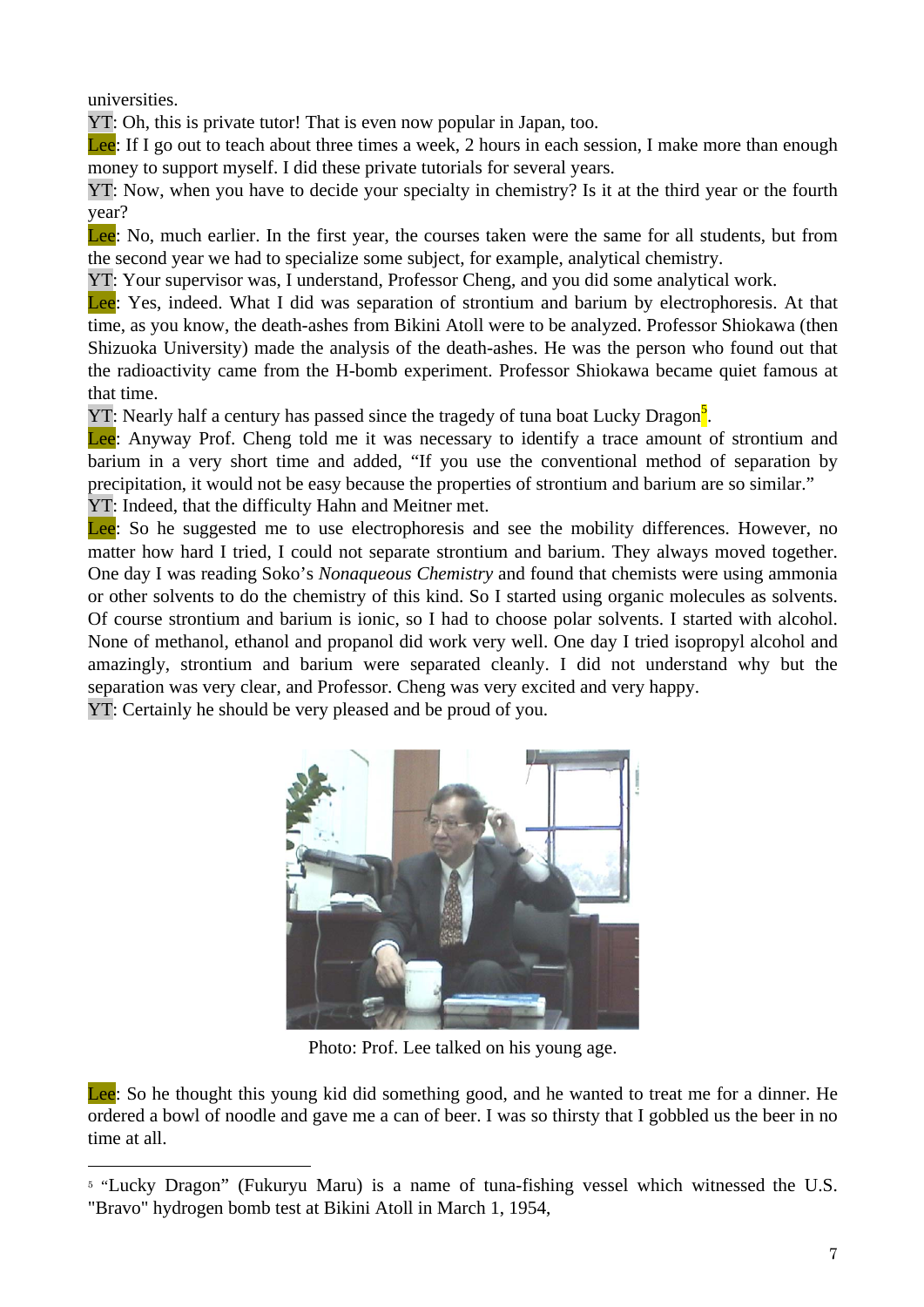It seems that I did not have much  $ALDH2<sup>6</sup>$ . As soon as I drank that beer, the light became bigger and started swinging around and I just passed out and lost my consciousness. So my teacher carried me back to the laboratory.

## YT: That is an great episode, isn't it?

1

Lee: There is one more episode which I would like to mention. I was saying that I have a big awakening when I was in the senior high school, and by the time I entered NTU, I was quite determined to become a good chemist. With this intention, I engaged many discussions with senior students, especially one called Mr. Chang. I asked him a question. "If I study hard and took all the courses in the Department of Chemistry, could I become a good chemist?" He shook his head very wildly, and said, "No, I do not think so." So I asked why.

He said something like that. During the first half of the  $20<sup>th</sup>$  century, our understanding of laws of nature governing the elementary particles have been vastly improved, and quantum mechanics is now understood as the basic law governing the microscopic world. He continued, "If you want to be a good chemist, you better learn quantum mechanics. Otherwise, you will not be able to go very deep and far in understanding the structure and properties of molecules. Even if you understand quantum mechanics, the law governing the microscopic world, unless you learn thermodynamics and statistical mechanics, you cannot connect microscopic to the macroscopic world. At that time there was no lecture of quantum mechanics in NTU Department of Chemistry. He also said that if you want to understand the property of materials, you have to learn electricity and magnetism; if you want to be an experimental scientist you have to learn electronics and experimental electronics also. He added "I know you learn to speak Japanese, Chinese, Taiwanese and English and now you are learning German. But it might not be enough. You have to learn more foreign languages." I was a little shocked. So far I believed that I entered the best university in Taiwan. So, if I study and work hard I will become a good chemist. But he said, "No. You have to learn all of those." I asked him, "Have you learnt these?" He just smiled. He was two years ahead of me. He said, "No, how can one find so much time?" and he said nobody in Department of Chemistry has learnt so much. I was a freshman at that time, and I said, "I really want to be a good chemist, so I want to learn all of those. I said, "This summer, I am not going home, I will stay in the dormitory. Let us learn thermodynamics with Lewis and Randall's book." He said, "OK. If you want, I will stay with you. Let us learn thermodynamics."



Photo: National Taiwan University

<sup>6</sup> ALDH2: acetaldehyde dehydrogenase type 2, which decomposes acetaldehyde produced from ethanol by the action of enzyme.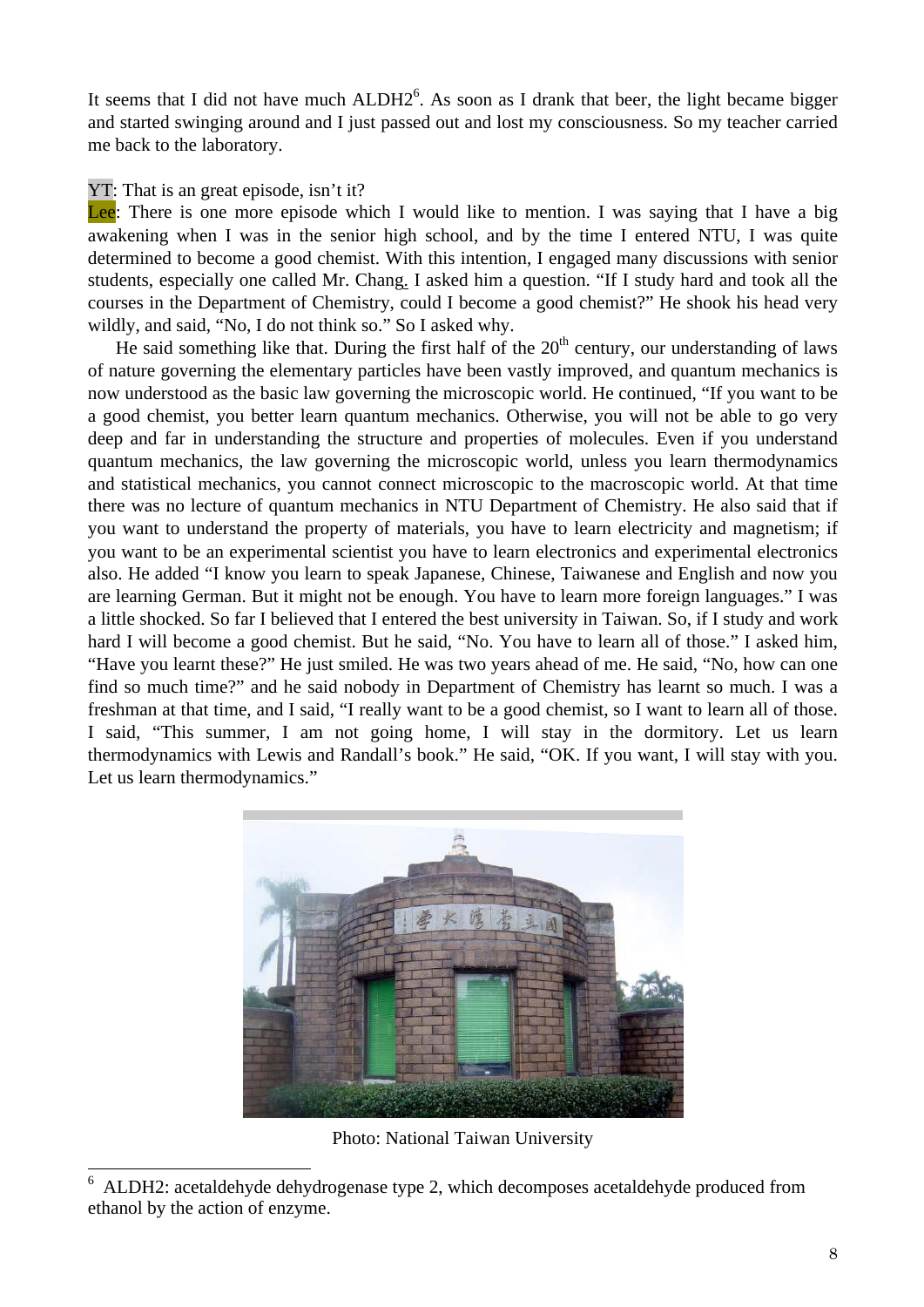YT: You learnt without any help from professors? Just by yourselves?"

Lee: Right, just by ourselves, two of us. When I went to see professors, and asked some questions, professors always said, "Mr. Lee, you are too young to understand all of those. This book is used by the fourth year students in America. Later I realized that actually my professor did not know all those answers and when I became a second year student, I went to Physics Department and then learnt electricity and magnetism. I also organized a study group of some physics students to learn modern physics. Actually we learnt quantum mechanics. At that time we used a Japanese translation of the textbook written by Shpolisky. The title of the book was "Modern Physics" and volume I was an introduction of experimental modern physics, volume 2 was on quantum mechanics, and volume 3 was on nuclear physics. So we went through first 2 volumes in one of the physics building during night time. Four of us got together, and everyone gave lectures in turn on different chapter and later we discussed. So during four year period when I was in NTU, I learnt all that Mr. Chang told me to learn, including electronics and experimental electronics. I also learned statistical mechanics, and in addition, I learn Russian and German, both for two years.

 My friend was very much impressed. When he said, "You should learn all those subjects", he did not realize that he might find somebody who determined to learn all of those subjects by the time one would graduate from NTU. I had a great satisfaction because I had been able to learn what somebody advised me to learn, and believed that I was on my way to be a good chemist..

YT: Perhaps you studied three, four or even five times harder than an average student did.

Lee: Perhaps. If I look back the subjects I went through, the course I follow might be called chemical physics. At the time, no chemists in Taiwan learnt so much physics, and none of physicists learnt chemistry so much. I did learn both and it turned out very useful for my future carrier.

#### **Graduate study in Taiwan**

Lee: Then I spent two years in National Tsinghua University as a graduate student working for my master's degree. My supervisor was Prof. Hiroshi Hamaguchi who was a visiting professor from Tokyo Normal University. The institute was located in my hometown Hsinchu. At that time there was only one graduate institute in the newly established National Tsinghua University, i.e., Institute of Atomic Sciences.

YT: You spent two years there?

Lee: Yes, with Professor Hamaguchi. He was an interesting person in one aspect. He went to the University of Chicago for two years as a visiting scientist with Professor Turkevich, but he could not speak English very well. He started lectures in English, but within five minutes he started speaking in Japanese. I had the responsibility of translating his lecture into Chinese. He simply said to me, "Mr. Lee, just translate." He kept speaking Japanese, and I was sitting beside him and simultaneously translating his lecture into Chinese. It was indeed an interesting experience.

 But there is one thing which I mentioned several times. Before Professor Hamaguchi came to Taiwan, we had never received practice of using platinum crucible for alkali fusion. Hukutolite\* (a mineral contained in hot-springs sediment. Hukutolite is radioactive.) would not dissolve in a strong acid, so he said, "You have to do alkali fusion rather than to try to dissolve it in an acid. So in the laboratory he demonstrated alkali fusion. He used powdered Hukutolite and sodium carbonate. Then I suddenly remembered what I read in the textbook of quantitative analysis. It said that one should not do alkali fusion directly for lead compounds because it will form alloy with platinum. You have to bleach the lead out by concentrated hydrochloric acid overnight. I was not a very polite student. So I pointed out to Professor Hamaguchi that Hukutolite found in Hokuto (Peitou) contained lead sulfate, so we should not do alkali fusion directly.

 He was not very happy about that comment. He thought he came all the way from Japan to Taiwan and first time he went to the laboratory to show us some experimental technique. Then the student told him that he was doing something wrong. When he finished alkali fusion, Professor went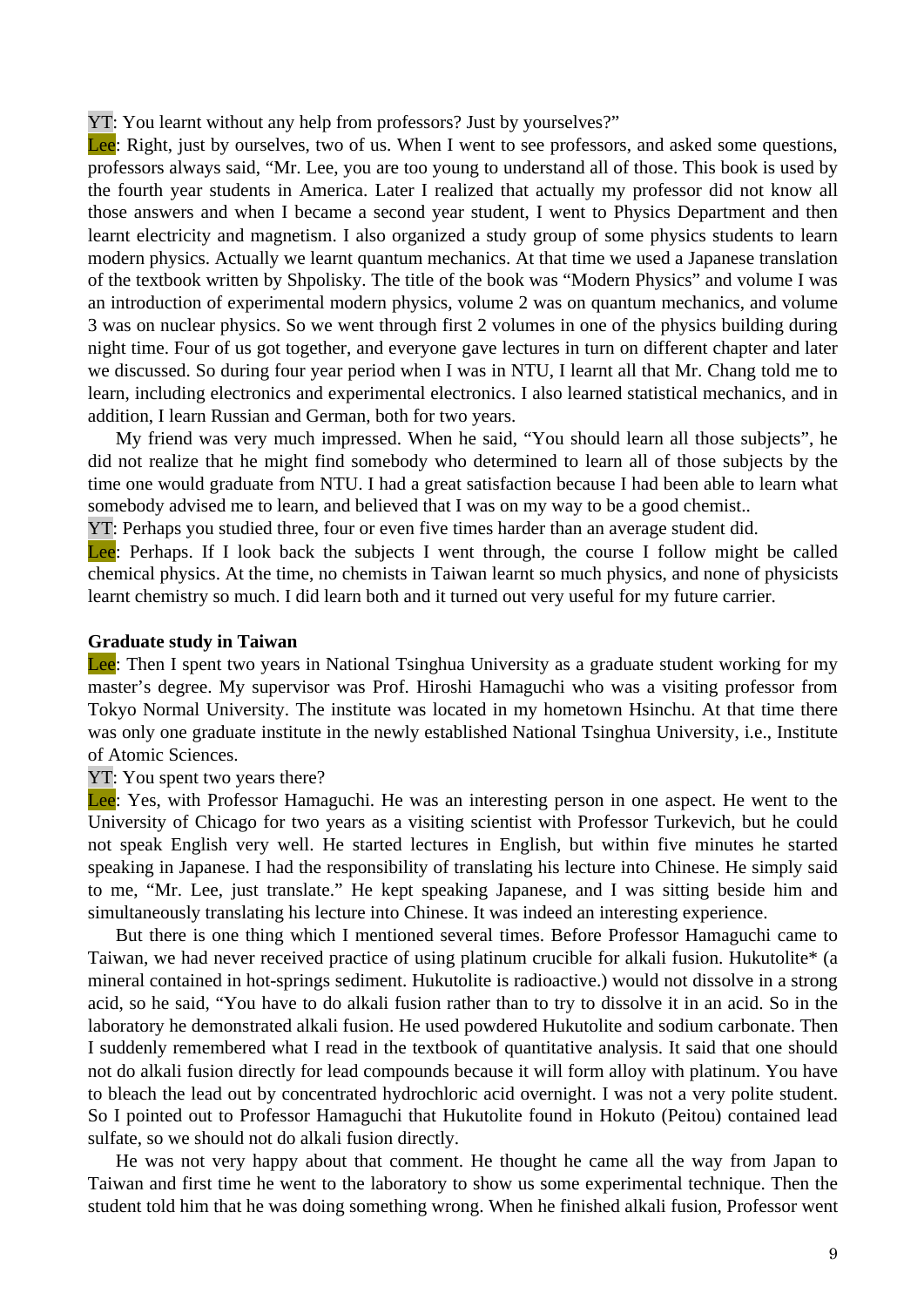on further and he analyzed lead and barium, and he came to the conclusion that the lead sulfate content is 17%, the rest is supposed to be barium sulfate. Later, I followed the method described in Kolthoff and Sandel's textbook, started the quantitative analysis after bleaching lead out and then I got the content of lead sulfate to be 21%. There was 4% difference!

 By the time I was finishing my thesis, Prof. Hamaguchi had already returned to Japan. So I sent the thesis and he gave me a very complementary evaluation, and said, "You did a good work!" Actually, when he was teaching the class in Japan, he said, "A student in Taiwan is very good", and told me that I was better than most of his students in Tokyo." But there was one thing which disappointed me. The thesis was sent to Chinese Chemical Society for publication, and the only thing he changed in the manuscript was from 21% to 17%. When the paper was published, I said, "This is the wrong number!" Later on, many other chemists did the analysis of Hukutolite and they all obtained 21% but my paper remained as 17%.

YT: Very interesting story! Then, when and how you switched to physical chemistry?

Lee: When I was at Tsinghua University, Professor. Hamaguchi stayed only for a little less than one year, and actually I finished my thesis before he left. In the second year, Professor Saito Kazuo came to teach advanced inorganic chemistry. He spoke much better English, and taught us coordination chemistry. He did not have any responsibility to supervise my thesis work since it was completed. So I only attended his lecture.

 Then there came back one Chinese professor C. H. Wong from Cal Tech. Professor Wong talked us lots of stories about Linus Pauling<sup>7</sup> and about all other famous people in Cal Tech and in the States. That was stimulating but also gave us some impression that the competition was rather tough. He was quite interested in ferrocenes and related compounds and he wanted to determine these structures. He asked me to synthesize the single crystals of tricyclopentadienyl samarium and determine its structure by X-ray crystallographic analysis. We had quite a hard time to synthesize this samarium compound because it was an air sensitive compound. At that time in Taiwan we did not even have a vacuum stop cock. I could only access to one small mechanical pump. So we asked the university glass blower to make us stop cocks. They made the female part first and used the foot pedal to grind it. Then they made the male part until the vacuum seal was achieved. I also learned glass blowing to make a vacuum line. I also had to design several parts using gravity feeding and appropriate isolation scheme, and finally synthesized the target. At that time, Professor Ma from New York University visited us and he saw my apparatus. He was immensely impressed and asked, "How could you synthesize such a complicated compound with one mechanical pump"? He added that this should be included in a text book of microanalysis which he was writing. I do not know whether he did or not.

 Though that was a hard work, I learned to synthesize and handle air sensitive compounds without having enough equipments and successfully grew single crystal in a capillary. After obtaining X-Ray diffraction data, the calculation of Patterson functions was tough because it was before the computer age. We had to do Fourier transformation by using a manual calculator. I did spend one and a half years in this job altogether. After receiving my M.S. degree, I started to serve as an military officer. Fortunately I was sent back to the Institute because at that time Chiang Kai-shek believed that we could make a nuclear bomb for him. However, I had been doing x-ray diffraction, nothing to do with the nuclear bomb.

#### **Graduate study in Berkeley**

1

YT: You went to University of California, Berkeley as a graduate student, and worked with Professor Bruce Mahan. Professor Mahan wrote a good text book of introductory chemistry, which was translated into Japanese. I once used it for my class.

 $\frac{7}{1}$  Linus Pauling (1901-1994); An American chemist who studied the nature of chemical bonds. Nobel Prize for chemistry (1954) and Nobel prize for peace (1962).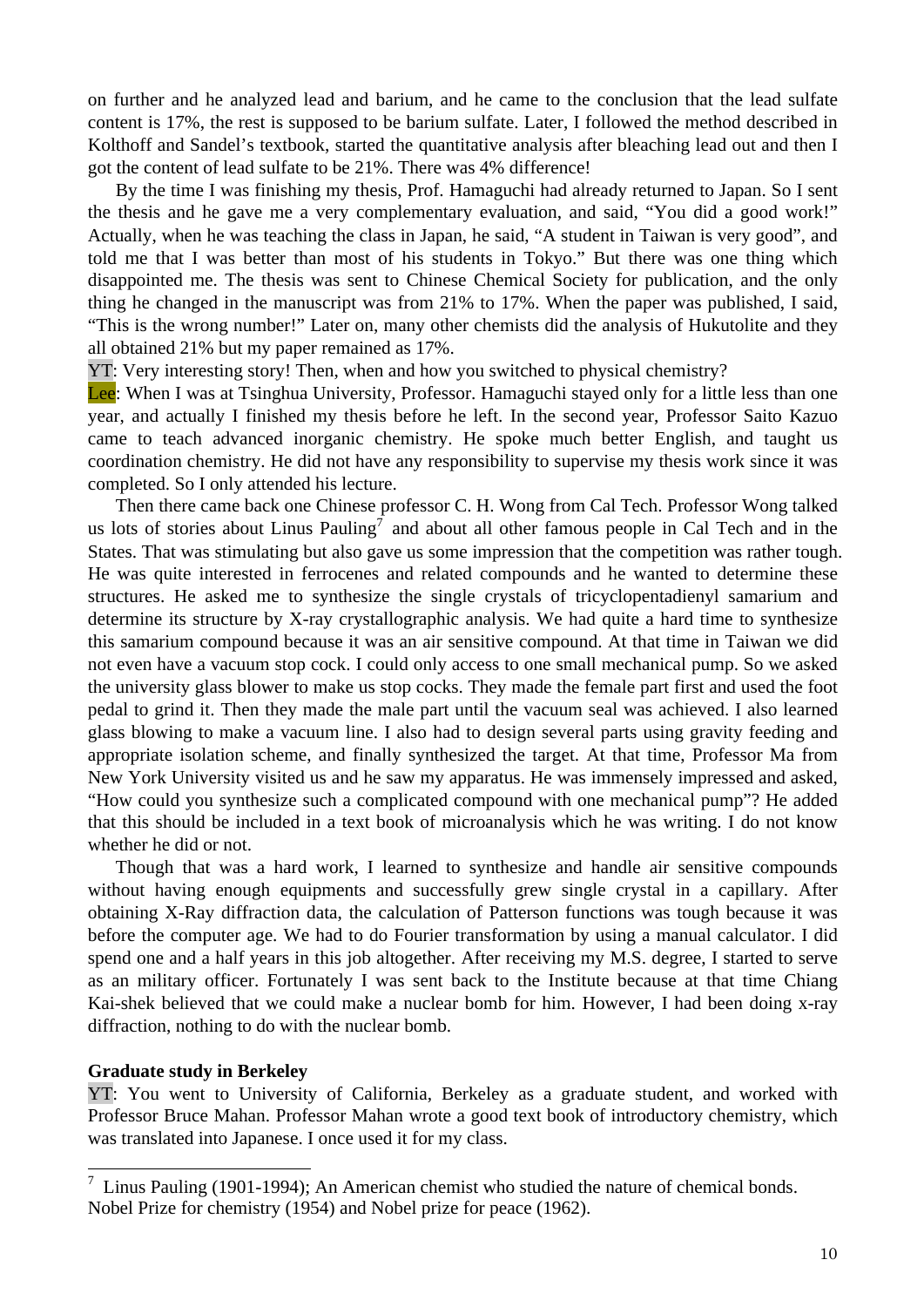Lee: When I went there he had not written that book yet. He was then teaching freshman chemistry, and from the second year he started writing this text book.

YT: I see, and I understand you began to concentrate in the subject which led you to the Nobel Prize. Lee: Yes, reaction dynamics. Actually when I went to Berkeley, students there were talking about "There are three brilliant young chemists in America, and if anybody has the chance to work with any one of them, you would be really very fortunate."

 One is Harden McConnel, who is now in Stanford University working on membrane structures. The second person is Steward Rice at the University of Chicago who was studying theoretical chemistry of condensed matter. The third person is Dudley Herschbach<sup>8</sup>, who was in Berkeley. So I went to see him, asking to work with him. He said he had too many people in the group, but added," If you want to work on microwave spectroscopy, I might take you." He further advised that if I am interested in microwave spectroscopy, it would be better to work with Professor Gwinn. After talking with many professors, I decided to work for Professor Mahan.

 Professor Mahan talked about the chemical relation of an electronic excited atom; when an electronically excited alkali atom collides with the ground state alkali atom, they will form molecular ion, and he was asking a question, "Is there really a molecular ion such as  $Cs_2^+$ ?" Russian scientists had reported that cesium has a very large electron affinity; then an excited cesium will transfer electrons to cesium, and instead of forming  $Cs_2^+$ , the products might be  $Cs^+$  and  $Cs^-$ . So he suggested, "Look at this problem and try to determine whether the reaction produced  $Cs_2^{\dagger}$ through associative ionization or the founction of ion pair  $Cs<sup>+</sup>$  and  $Cs<sup>-</sup>$  through electron transfer." I thought that was interesting and set up the apparatus.



Photo Prof. Mahan http://chemistry.berkeley.edu/Publications/journal/volume12/no2/mahanchair.htm

YT: Then you made up the apparatus by yourself?

Lee: Yes, except the quarts cell done by the glass shop. I wanted to buy some Cs and looked at the catalog. I found out that at that time Cs is about 10 dollars per gram. I need about 3 grams to do the experiment. If I buy cesium chloride and use calcium to produce Cs metal, then I only needed about 12 dollars. Cheaper than 30 dollars. So I got cesium chloride, ground some calcium into powder and

 8 Dudley Herschbach (1932-) Nobel Prize in chemistry (1986) with Lee and Polanyi.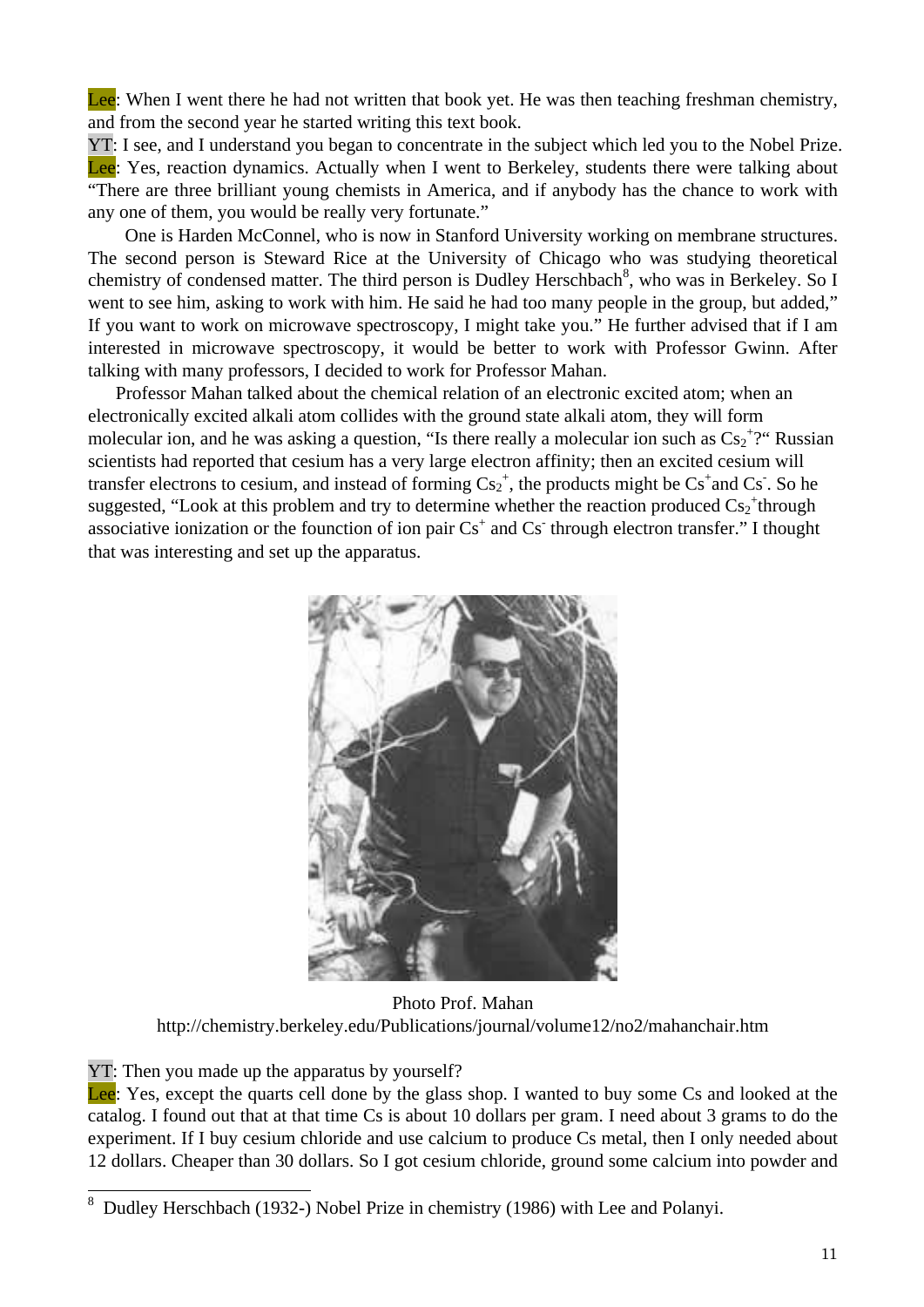mixed them together and then reduced it at high temperature. I spent whole weekend to do this. Monday I show it to Professor Mahan, I said, "Bruce, I save you 18 dollars and showed 3 grams of Cs, and he was shocked. He said, "Mr. Lee, you should not spend whole weekend to save me 18 dollars". I explained the reason why I did so. I said, "In Taiwan, a graduate student gets about 15 dollars per month. So if I can save 18 dollars in 2 days, I would not mind to do it."

 While I was showing the 3 grams of Cs to Professor Mahan, Kent Wilson, a student of Prof. Harschbach, who later became a Professor at University of California, San Diego, told me. "Oh, Yuan, you need Cs? We bought one pound of Cs in the stainless steel bomb, and we still keep it. We always warm up and pour it when necessary." I was really shocked at the richness of America. When I started to work on my research problem, I went to see Professor Mahan and when I asked him how should I start, he never gave me an answer. He said, "Yuan, if I knew the answer, I would have done it myself. I really do not know, so why don't you find the best way yourself?" So neither did he give me any answer, nor did he give me any direction. I thought he purposely wanted me to find by myself. So everyday he would come to the laboratory and the first question was "What's new?" So I said what I did yesterday and what I found.

YT: He asked you everyday.

Lee: Everyday. When I answered, then he will ask me another question, "What are you going to do next?" So I explained to him what I was planning to do next. That became a routine. Then I had some doubt, and told my wife that my mother and father gave me money to buy airline ticket to come to the United States to work at a very famous university with a famous professor. But whenever I asked my Professor a question, he only said "How do I know?" In Taiwan, professors certainly know something and in the United States when you work on a Ph.D. research program, suddenly he doesn't know anything. So at that time I keep on wondering whether I did the right thing; to come to America and work for somebody who does not know anything. One day I told him that one does not need to use mass spectrometer to distinguish  $Cs^+$  from  $Cs_2^+$ . If I measure the mobility of them, I can distinguish them because  $Cs^+$  will move much slower than  $Cs_2^+$ . Professor Mahan asked me why and how I learned that. I explained the reason and the process of resonance charge transfer and how this process would slow down the mobility of  $Cs^+$ , and he was suddenly very impressed. Then I did the experiment and showed the results. It took about one year and four months after I came to California.

When I finished my second year, he told me "You can finish your Ph.D. thesis by next May." and I complained to him, "Professor Mahan, since I came here, you did not teach me anything, just keeping on asking me 'What's new?' and after two years, you said "You can finish your Ph.D. thesis and finish your work in nine more months. It is not fair". He said, "No, no, I am not kicking you out. You have done really well. I am going to Oxford for sabbatical next year. So you finish writing your thesis and you can become my post-doc and stay here to take care of other graduate students and you can do whatever research you want to do."

 So I decided to carry out studies on ion molecule reactions by beam technique, because I was handling  $Cs^+$  and  $Cs^+$ , and read many papers about ion molecule reactions. I thought if I use ion beam to do scattering experiments, to measure velocity and angular distributions of reaction products, I would be able to understand detailed dynamics of ion molecule reactions.

 When I arrived at Berkeley in the fall of 1962, Professor Herschbach was already using alkali atom to carry out successful and exciting scattering experiments. I thought if I use ion beam to do scattering, I could get more detailed information because I could control the energy of ions better and analyze the product energy distribution better.

 I asked Professor Mahan to allow me to build a machine to do research on ion molecule reaction. He said "It's OK." Apparently he had enough research fund to support it and he left for England. So I worked with a graduate student, Ron Gentry. He took the responsibility to work on ion beam source. I made the magnetic mass spectrometer for mass selection for the beam and entire scattering chamber which include product energy analyzer and ion counter mounted on a rotatable lid of the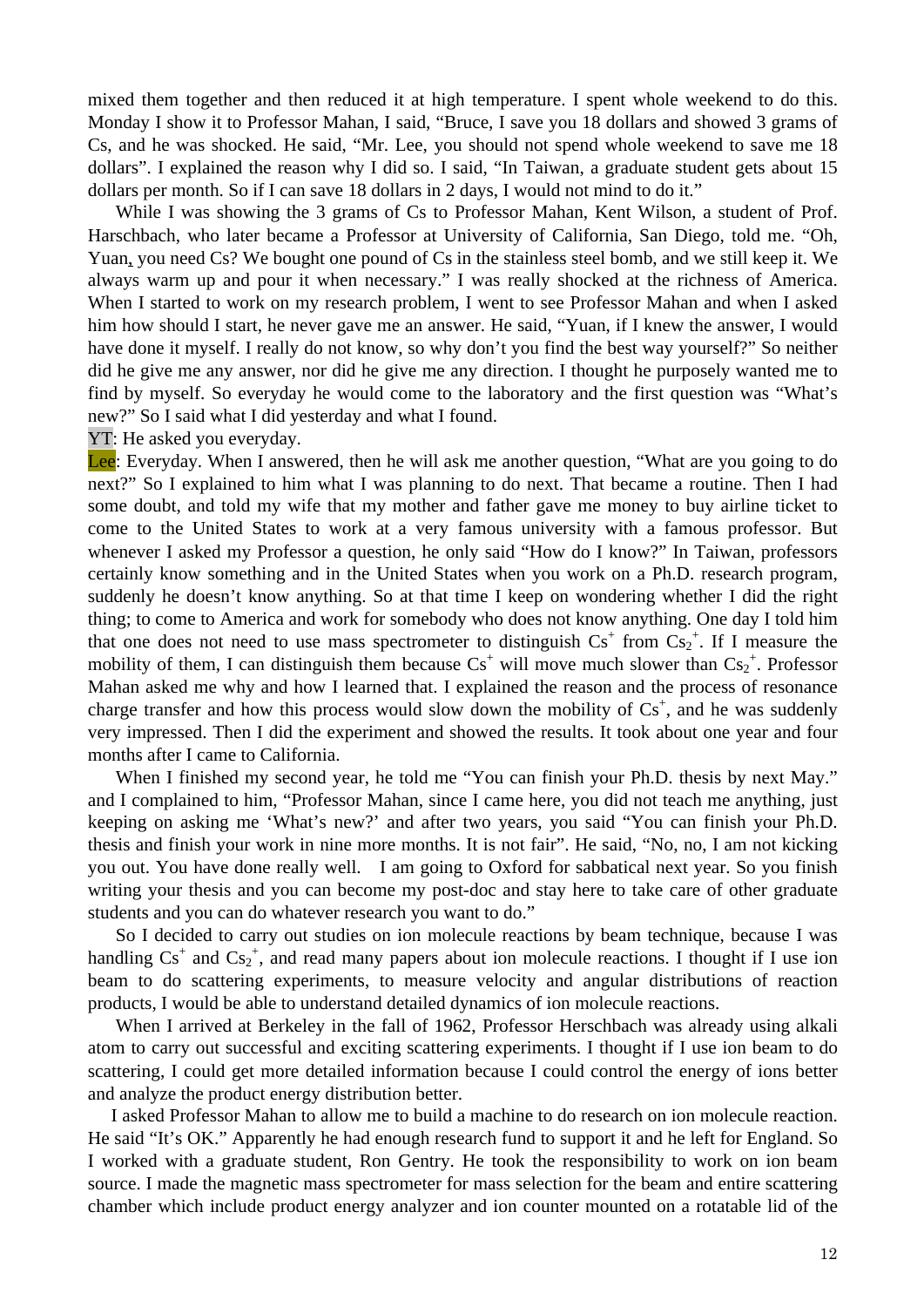chamber and started to scan angular and velocity distributions of reaction product and that turned out to be quite successful. At the same time, I did learn a lot about the designing and construction of a sophisticated experimental equipment.

## **2nd Postdoctrate study**

YT: You got your Ph.D. in 1965? And how long did you stay with Professor Mahan as a post-doc? And where did you work after that?

Lee: Yes. I stayed Berkeley about 20 months as a post-doc of Professor Mahan and then joined Professor Dudley Herschbach for my second post-doc in February, 1967.

YT: Let me ask one question. When do you think you have established yourself in respect to your research theme and your own methodology?

Lee: Actually when I finished my post doctoral research, and when I successfully constructed ion molecule scattering apparatus in February of 1967, I became quite confident as to what I should do in the future and that I could become a good scientist. The learning of how to build a machine and how to do the experimental work turned out to be extremely important. In 1963, Professor Herschbach left Berkeley to Harvard University. So after I finished my work at Berkeley I went to Harvard University to work with him. There I saw some students who moved from Berkeley to Harvard together with Professor Herschbach.

 Four and half years at Berkeley, I was thinking about what did I find, what am I going to do next and always thinking about new experimental method; how can I detect a few particle in a very sensitive way. So I was keeping on learning myself almost everyday. When I went to Professor Herschbach's group, I found out that many students were using the same technique as they were using in 1962 and 1963. When I went to Harvard University as a post-doc, I found I was quite well prepared to take a new challenge. So I used Professor Mahan's way of continuing to ask myself "What's new?" and "What are you going to do next?"

 In early 1965 when I complained to Professor Bruce Mahan that "In two and a half year you have not taught me anything." He replied, "No, you are wrong; you did learn a lot, you did learn a lot yourself." Upon arriving at Harvard University, I found Mahan was right.

YT: I see. It is one way of education.

Lee: When I went to Harvard University, first I felt that I have already done enough experiments. I wanted to do theory. So I asked Professor Herschbach, "I want to engage in theoretical studies. I want to learn the theory more." He said, "Well, you are a very good experimental scientist and we need to go beyond alkali age. The beam experiment is so powerful but the only experiment we can do now is alkali metal experiment. We have to go beyond alkali metal and to study all sort of chemistry. You might like to continue to do experimental work." I decided to continue experimental work and decided to work with him for one and a half years.

 I spent half the time working on the experimental studies of reactions of hydrogen atoms and diatomic alkali molecules and then after lunch I started to design a new machine. One student , Mr. Gordon, worked with me in the morning and in the afternoon he would do it himself and in the evening I would join him again and see how much progress he made, so in the afternoon I would start designing the experimental apparatus with two other graduate students, Mr. LeBreton and Mr. McDonald.

When I was engaging in the construction of universal molecular beam apparatus, there were many scientists, like Professor Bernstein at Wisconsin and Professor John Ross at MIT, Professor White at Pittsburg and Professor Kuppermann at Cal Tech, were all trying to carry out molecular beam experiment by a universal detector.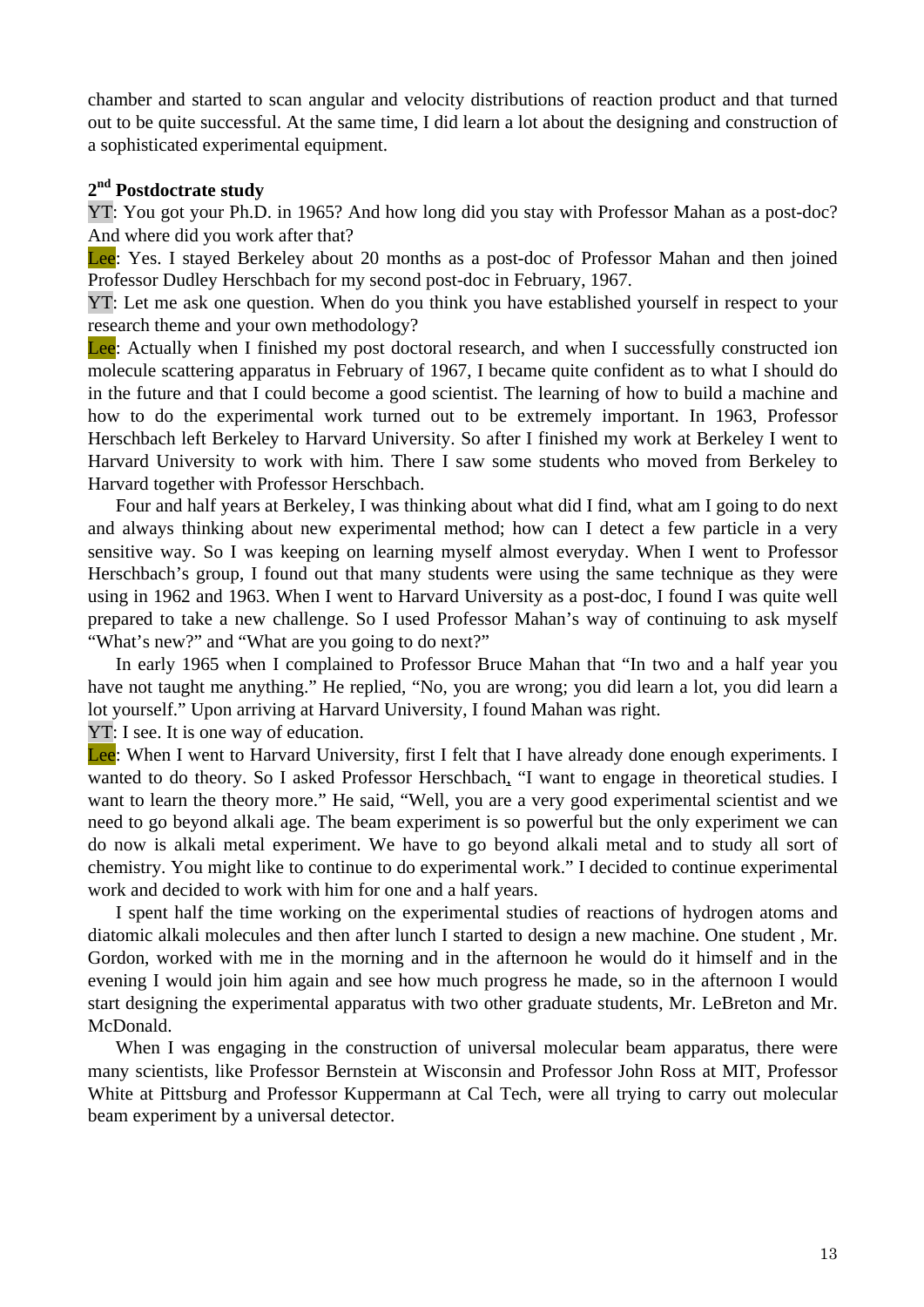

Photo Prof. Herschbach http://nobelprize.org/nobel\_prizes/chemistry/laureates/1986/index.html

 I did find all of them made one fundamental mistake in trying to solve the problem; they somehow misunderstood that their success of alkali atom experiment was not due to the sensitivity of surface ionization. The filament can detect alkali atom or alkali ions hundred percent but the important things is there are millions of background molecules which do not produce background for deteting signal. So on the surface of hot filament there are billions and billions of molecules hitting it every second, but they do not produce any ions, only alkali atom leads to the ionization. So sensitivity certainly seems important, but the more important thing is the selectivity: selecting alkali atom out of billions of background molecules hitting it. It is the matter of signeal to noise ratio (S/N) rather than the signal level. Nobody seemed to realize this. So everyone who was building the machine was spending all the efforts in improving the ionization efficiency of electron impact ionizer for universal detection. If a molecule pass through an electron impact ionizer, the chance of being ionized is only one part in ten thousands. So they want to improve the effeciency to one percent or even better. When I did the signal to noise ratio calculation, it is quite clear that even if I detect one part in ten thousands, I will still have enough signal level if I use an ion counter. One need to do is to eliminate the background to increase S/N. It's not the absolute signal level which is certainly high enough.

 When I was designing the machine as a post-doc, Professor Kuppermann came from Cal-Tech to visit and he asked me "What are you doing?" I said, "I am designing an apparatus for the universal molecular beam experiment." He was somewhat amazed and said, "You said you are going to stay here as a post-doc for one and a half years and you want to do this experiment? I tell you, you are not realistic, it is impossible. I spent five years with many students, and only now I started to realize how to do it right." I know his plan would never work, because he will never get high enough signal to noise ratio.

 It took us 10 months to build the machine and started the experiment, it worked remarkably well. Professor Herschbach was very happy because we successfully constructed a sophisticated apparatus which involved complicated engineering design and construction. But if ultrahigh vacuum pumps were not developed, and if various molecular beam experimental methodology were not to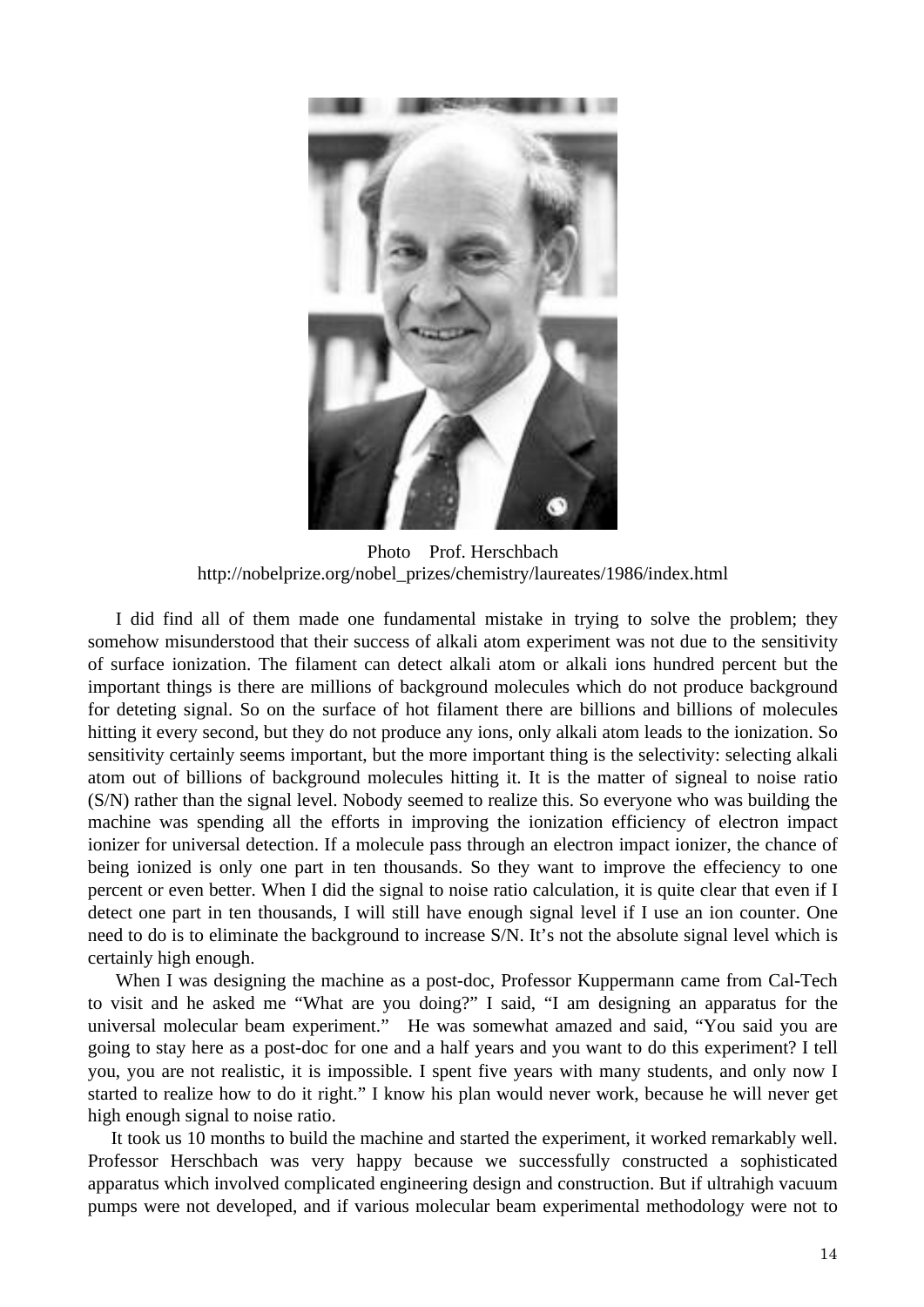be accumulated, then we could not have done the experiment.

 One important thing I realized at that time was certainly that it was not the signal level but S/N ratio which determines the experiment. So we designed the molecular beam machine very differently from others. We made a very sophisticated three stage nested differential pumping arrangement. Many people mentioned "You can pump it down to under  $10^{-10}$  Torr with two stages. Your second stage is already better than  $10^{-10}$  Torr. Why you need a third stage? The pressure is limited by the vacuum pump anyway." I said, "What is important is not the total pressure, but the partial pressure of the species of interest."

When I went to Chicago in 1968, accepting an offer to become an assistant professor, I built a even better machine. At that time I could already scatter a pair of rare gas atoms and measured the differential cross section to derive the interaction potential. I remember one day during my first year when I was designing my new machine which I thought would be the best machine in the world. Professor Stuart Rice, our Director of the James Franck Institute, came and showed me the thesis of Professor Bernstein's student at the University of Wisconsin. He said "Yuan, could you make your machine as good as this one?" He said "Bernstein's new machine is excellent." So I went home and analyzed the merit of his apparatus from the beam intensity, the number of scattering events produced per second and the background level, I realized that my S/N is at least 1000 times better than his. So the next day I told Professor Rice that "My machine is one hundred times better". I thought I was modest, but Professor Rice did not take it well; I was a starting young professor and Professor Bernstein was already a member of National Academy Sciences. He did not quite believe in me and perhaps he thought that I was really unrealistic.

 But after one year when my machine was already constructed and produced lots of exciting data, Professor Bernstein came to Chicago again. When he saw my data, measurements of detailed differential cross sections of all rare gas combinations, which we took in a week, he was shocked. He said "Yuan, I just got a grant from National Science Foundation for the next four years. I proposed we are going to derive the pair interaction potentials of rare gas and you have done it during the last week." I did not dare to tell him "Professor Bernstein, you would never get what you wished to do with your machine." Out of curiosity, he phoned his student in Wisconsin and said, "Try to scatter neon from argon and if you don't see the first oscillation in differential cross section, do not go home." I told Professor Bernstein honestly that "I read the thesis of your student describing his new machine. Even if you ask your student to sit there for a year, he would not get that first oscillation because the lack of signal to noise ratio." He did not quite believe in what I said and went back. The next day he called me up and said "Yuan, you are right. My machine could never get it."

#### **The road to Nobel Prize**

YT: The work which brought you the Nobel Prize was done in late sixties. I noticed that the competition was very serious at that time. Let me ask the reason why you won. How do you think you could get this kind of idea which other famous chemists could not notice? You said not the sensitivity but S/N which is more important.

Lee: Well, I did mention before. After I entered National Tsinghua University, I learned both chemistry and physics in the Institute of Atomic Sciences and there I also learned experimental modern physics. So my training as a chemist was certainly better than most of other chemists in the area of physics. I did learn particle counting and vacuum technology that all physicists would learn and I also did learn scattering theory when I was a student in Taiwan.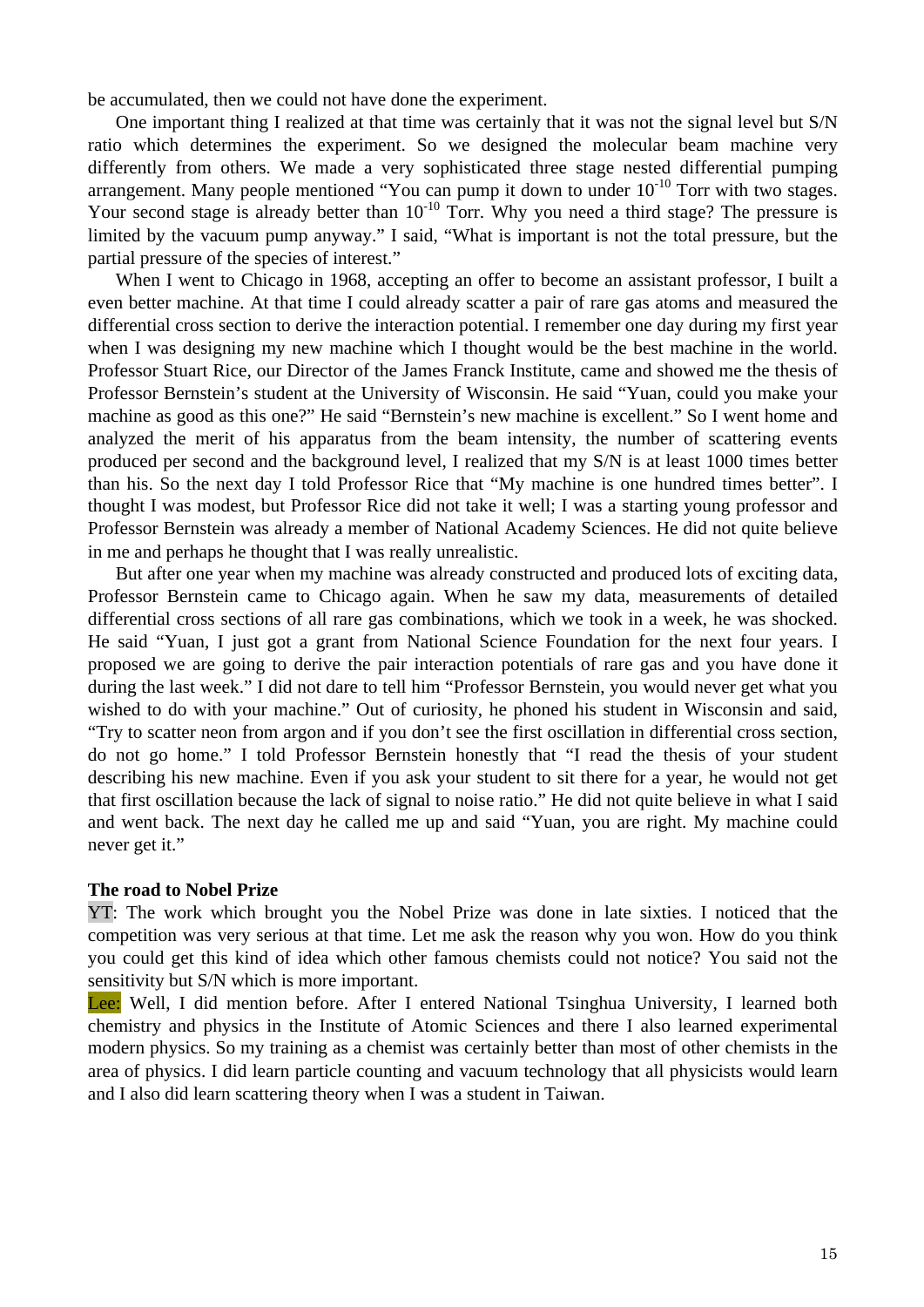

Photo: Part of the molecular beam laboratory at the University of California, Berkeley http://nobelprize.org/nobel\_prizes/chemistry/laureates/1986/lee-lecture.html

YT: You trained yourself so that you could have a much wider background.

Lee: Wider, that's right. My father was an artist and in his painting he always drew three-dimensional world into a two-dimensional paper, and had a lot of imagination and lots of creativity. I did learn a lot from him about conceptualizing three-dimensional things. When I was designing the apparatus, Professor Harschbach often wondered and asked, "You are making such a complicated machine. Perhaps, the only person who has the five thousand years of cultural heritage can make such a complicated machine". He always felt that my ability of handling complicated matter had something to do with my cultural heritage.

YT: I see. This is a very important lesson to young people, particularly for graduate students. Though they are eager in their own field and they are reasonably good in their own field, but their scope tend to be rather narrow: their knowledge is something like a pencil, but, judging from your experience, a sort of pyramidal structure is required for their knowledge.

Lee: I certainly learnt chemistry, physics and very importantly the technologies of glass-blowing machining, and how to carry out mechanical design and put things together. The art of making things, which I learned when I was young, and all those other things turned out to be very critical. One thing I also want to mention is my experience with Professor Mahan and then with Professor Herschbach. That was really a perfect combination. Professor Mahan kept on asking me "What's new?" and "What you want to do next?" So he trained me to do things by myself, but Professor Herschbach is a very brilliant scientist, and he has a very good vision and view about where chemistry is going. So the way he looks at the chemistry is really very global. I worked with Mahan and then worked with Herschbach: it is the right way. If I worked with Herschbach then worked with Mahan, the result probably would be different because Professor Herschbach is a very smart person, so he knows exactly what needs to be done, and students will certainly learn a lot and accomplish a lot from him, but they are different from Mahan's approach of finding your way, a hard way, and learning to became independent. So I always said, "I'm so fortunate that I worked with Mahan then with Herschbach. With Herschbach I learned to have a good vision, great confidence, and the way to become a first rate scholar and teacher."

YT: Your success is based on your capability of absorbing the influence of your teachers. Not all of students could take advantage of their professor's guidance.

 Finally, I should ask you to give some message to young people who want to be a chemist or who start their career as a chemist.

Lee: Well, based on my own experience, I would tell the thing which helped me most. When I entered NTU, I already determined to be a good chemist and I knew the limitation of what the university could give me.